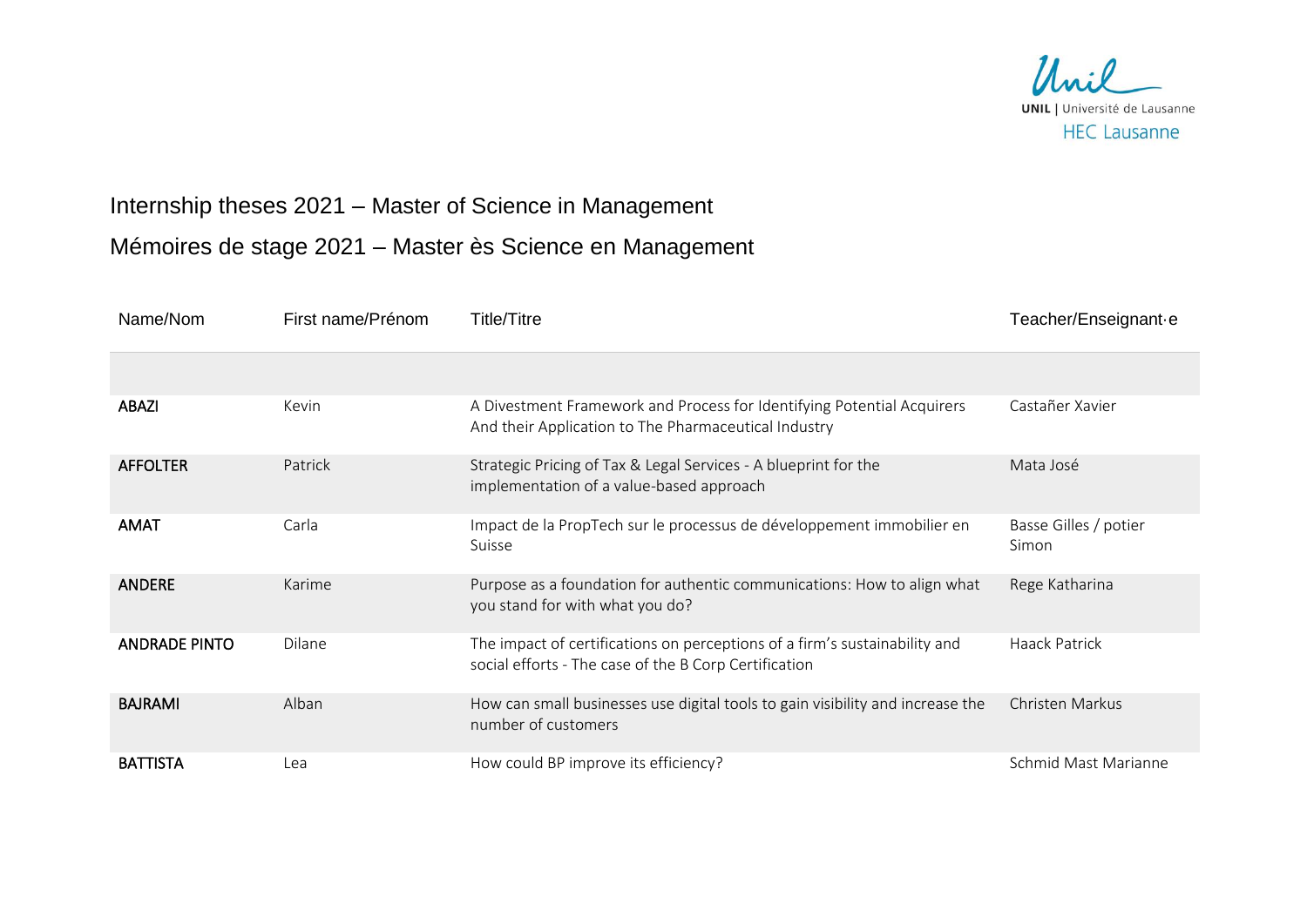

| <b>BAYER</b>       | Jérémy         | Modèle d'anticipation de l'affluence dans les stations de ski : le cas de<br>Téléverbier SA                                                                              | Chavez Valérie           |
|--------------------|----------------|--------------------------------------------------------------------------------------------------------------------------------------------------------------------------|--------------------------|
| <b>BEN BADER</b>   | Sarra          | Leadership assessment at Kenjo                                                                                                                                           | Antonakis John           |
| <b>BILL</b>        | Robin          | The development of soft skills in the working environment: its potential and<br>future cultural evolution                                                                | Ulrich Hoffrage          |
| <b>BOCKSTALLER</b> | Clara          | Sustainability as a key element of an effective strategy for banks                                                                                                       | Bonardi Jean-Philippe    |
| <b>BOOLAKEE</b>    | Osman          | Etude sur l'évolution des attentes clients des nouvelles générations relatives<br>aux produits et services horlogers de luxe : le cas de Rolex SA                        | <b>Morhart Felicitas</b> |
| <b>BRAIDI</b>      | <b>Nicolas</b> | Comment réduire les risques d'approvisionnement des pièces hydrauliques<br>chez Liebherr Machines Bulle SA ?                                                             | Czellar Sandor           |
| <b>BRAMBILLA</b>   | Vittorio       | Competitiveness Analysis of The European CSD Industry Based on The<br>Construction of An Ad-Hoc Index                                                                    | Bonardi Jean-Philippe    |
| <b>BRASEY</b>      | Samuel         | What are the best phases to externalize/internalize its stocks in order to<br>optimize it and develop the growth of an e-commerce?                                       | Hameri Ari-Pekka         |
| <b>CATTIN</b>      | Romane         | How can Nestlé Purina PetCare EMENA's Human Resources department<br>promote and support Purina employees' ownership of their career<br>development?                      | Schmid Mast Marianne     |
| <b>CHAPUIS</b>     | Manon          | L'enjeu de la conversion de l'épargne en produits de placement. Comment<br>convaincre la clientèle Retail de la BCV d'investir dans des fonds d'allocation<br>d'actifs ? | Uhlmann Vincent          |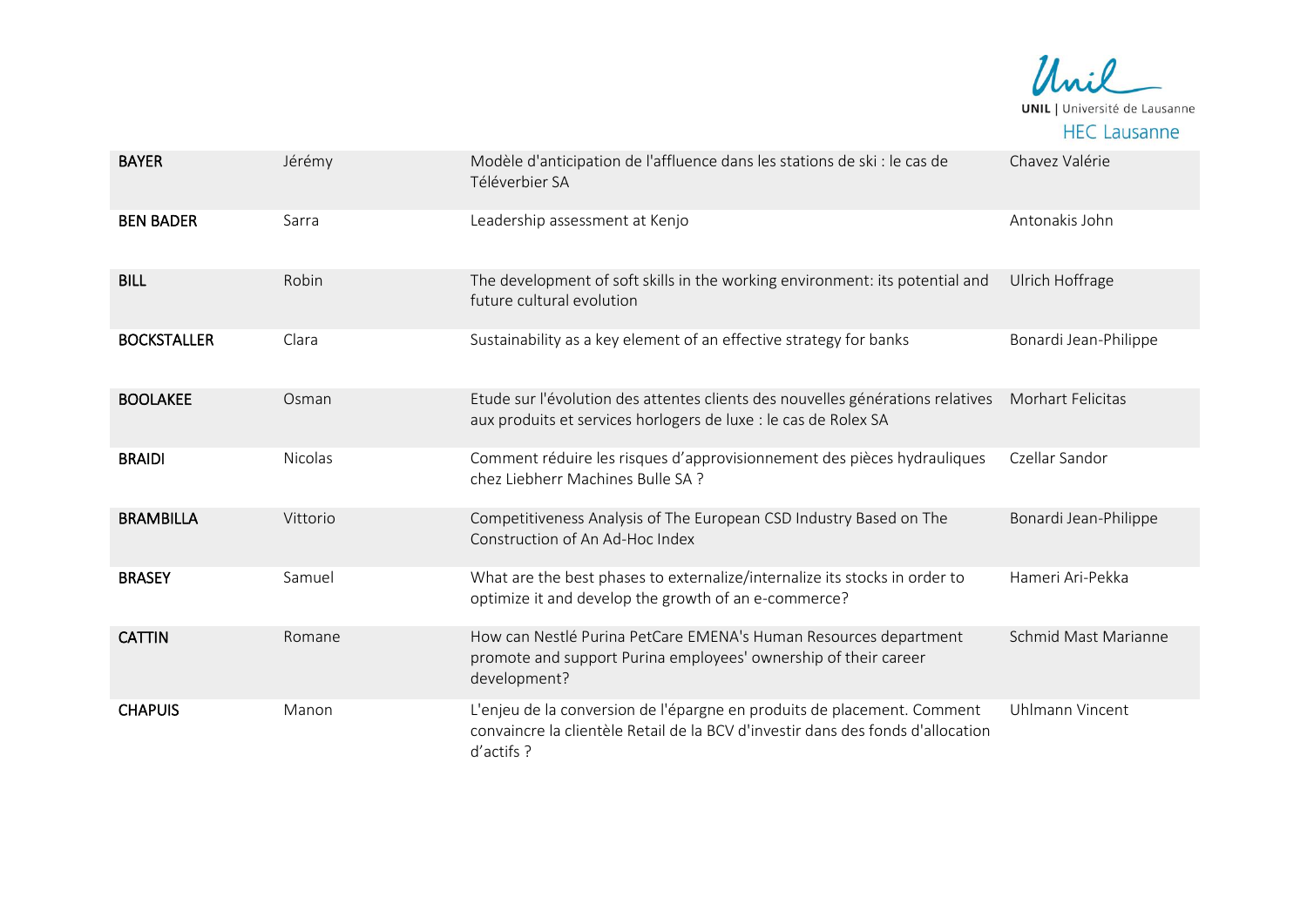

| <b>CHARBONNET</b> | Benjamin       | 360 Degree Feedback evaluation - What are the main triggers behind a<br>strong leadership evaluation? An empirical study based on Qualintra's<br>surveys       | Zehnder Christian                  |
|-------------------|----------------|----------------------------------------------------------------------------------------------------------------------------------------------------------------|------------------------------------|
| <b>CHAUCHET</b>   | <b>Nicolas</b> | Prise de conscience écologique et stratégies marketing e-commerce :<br>l'exemple du e-commerce outdoor et le cas Alpinstore                                    | Leclerc Fabrice                    |
| <b>CLERC</b>      | Mathilde       | Developing equestrian tourism market opportunities by leveraging<br>sustainability                                                                             | Dabrowska-Leszczynska<br>Agnieszka |
| <b>CONEJO</b>     | Diego          | Le lifestyle est-il un sujet efficace dans le branding des marques de l'ultra<br>luxe ?                                                                        | Uhlmann Vincent                    |
| <b>CROUX</b>      | Marie-Héloïse  | Capacitated Vehicle Routing Problem appliqué aux livraisons de<br>marchandises d'appoint sur chantiers                                                         | Gallay Olivier                     |
| DE LENZBOURG      | Ulrich         | How to design and implement an impactful Virtual Product Presentation<br>using the Think approach? The example of the Marketing Department of<br>Steelcase     | Leclerc Fabrice                    |
| <b>DE MATTEIS</b> | Melody         | Promoting Diversity & Inclusion in the workplace. Proposing a strategy at<br><b>ISS</b>                                                                        | Krings Franciska                   |
| DE RIEDMATTEN     | Jonathan       | The Internet of Things: A New Opportunity for Telecom Operators                                                                                                | Schlager Tobias                    |
| <b>DEBRA</b>      | Chris          | Keys to implementing a Content Marketing Strategy to help build brand<br>equity in the context of an Industry 4.0 B2B startup - The Case of MachIQ<br>Software | <b>Eckardt Thilo</b>               |
| <b>DEMIERRE</b>   | Célia          | How to ensure the acceptance and utilization of a new business process<br>within an organization: The case of Liebherr                                         | Schmid Mast Marianne               |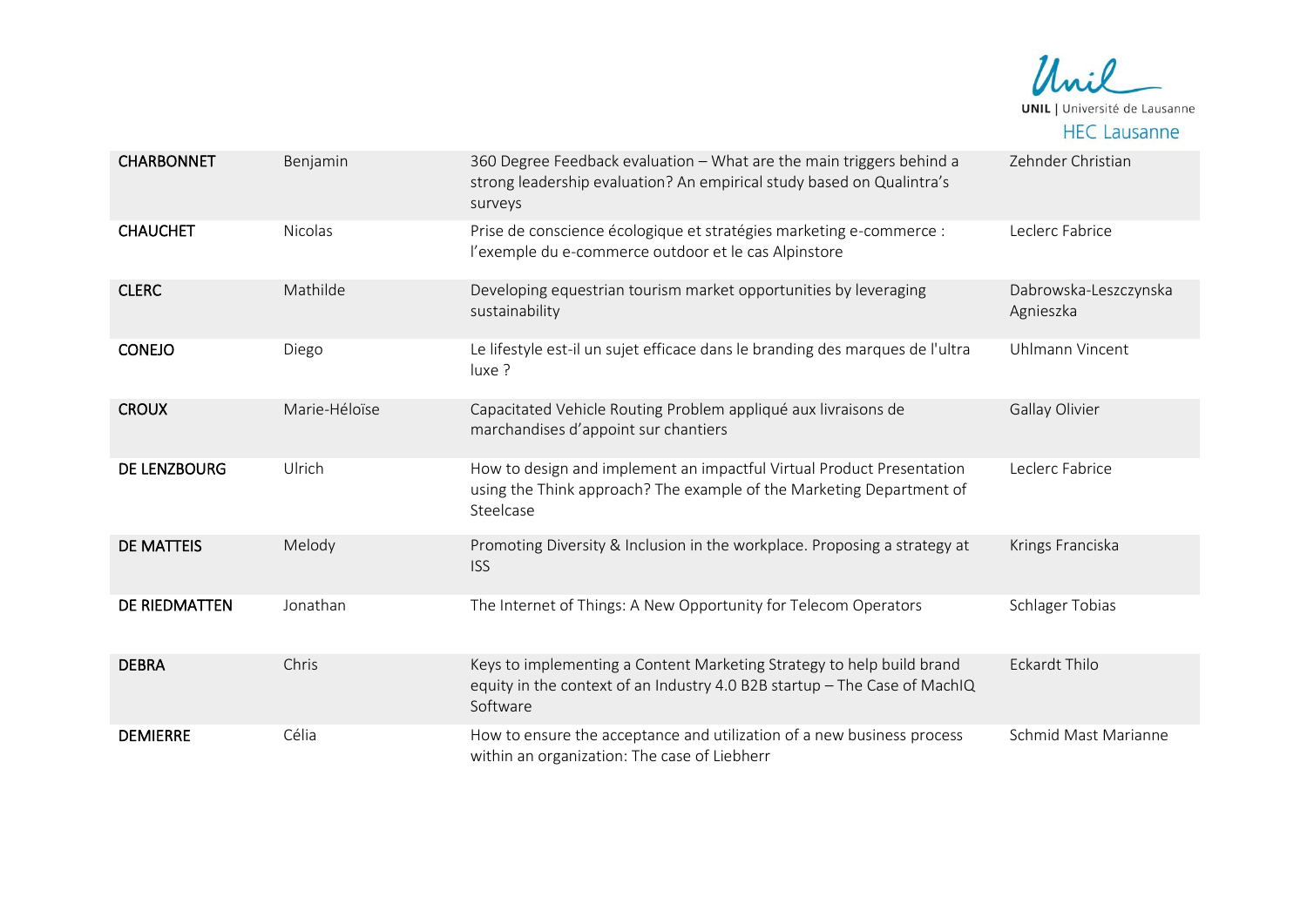

| <b>DEMOULIN</b>                        | Pauline       | La culture Organisationnelle et Le Lean                                                                                                                                                                                       | Missonier Stéphanie    |
|----------------------------------------|---------------|-------------------------------------------------------------------------------------------------------------------------------------------------------------------------------------------------------------------------------|------------------------|
|                                        |               |                                                                                                                                                                                                                               |                        |
| <b>DIAZ ROMERO</b><br><b>URDININEA</b> | Maria Valeria | Promoting Collaborative Networked Organizations through Human Rights<br>Compliance                                                                                                                                            | Palazzo Guido          |
| <b>DIEN</b>                            | Domitille     | Debating Somfy's online brand community: An investigation of an attempt<br>to support a brand community with a participative approach during a brand<br>community's platform migration. A case study at Somfy (Cluses-France) | Rege Katharina         |
| <b>DONATI</b>                          | Romain        | Understanding the drivers of integration into a competitor-funded<br>discounting campaign: an agnostic variable importance approach using<br>model-class reliance                                                             | Boldi Marc-Olivier     |
| <b>EL ASMAR</b>                        | Maria Pia     | Les crises du 21ème siècle : analyse de l'impact sur les banques en Suisse et<br>prévision de l'évolution du secteur immobilier suite à la crise sanitaire                                                                    | Chavez Valérie         |
| <b>ENDERLIN</b>                        | Alix          | Creation of a Newsletter for Member Retention at Webloyalty International<br>Sàrl                                                                                                                                             | Peukert Christian      |
| <b>ERBLAND</b>                         | Aline         | Determinants of employees' attitude toward organizational programs for<br>gender diversity & inclusion - The case of a market leader in the luxury<br>fashion industry                                                        | Krings Franciska       |
| <b>ERNI</b>                            | Sarina        | Dynamic Pricing in the Tourism and Cultural Industry                                                                                                                                                                          | Christen Markus        |
| <b>FACCILONGO</b>                      | Lisanza       | The Impact of Personalization in Email Marketing on Customer Lifetime<br>Value                                                                                                                                                | <b>Schlager Tobias</b> |
| <b>FIORE</b>                           | Marco         | The Importance of Sustainability Communication at Consumer Level                                                                                                                                                              | Petersen Francine      |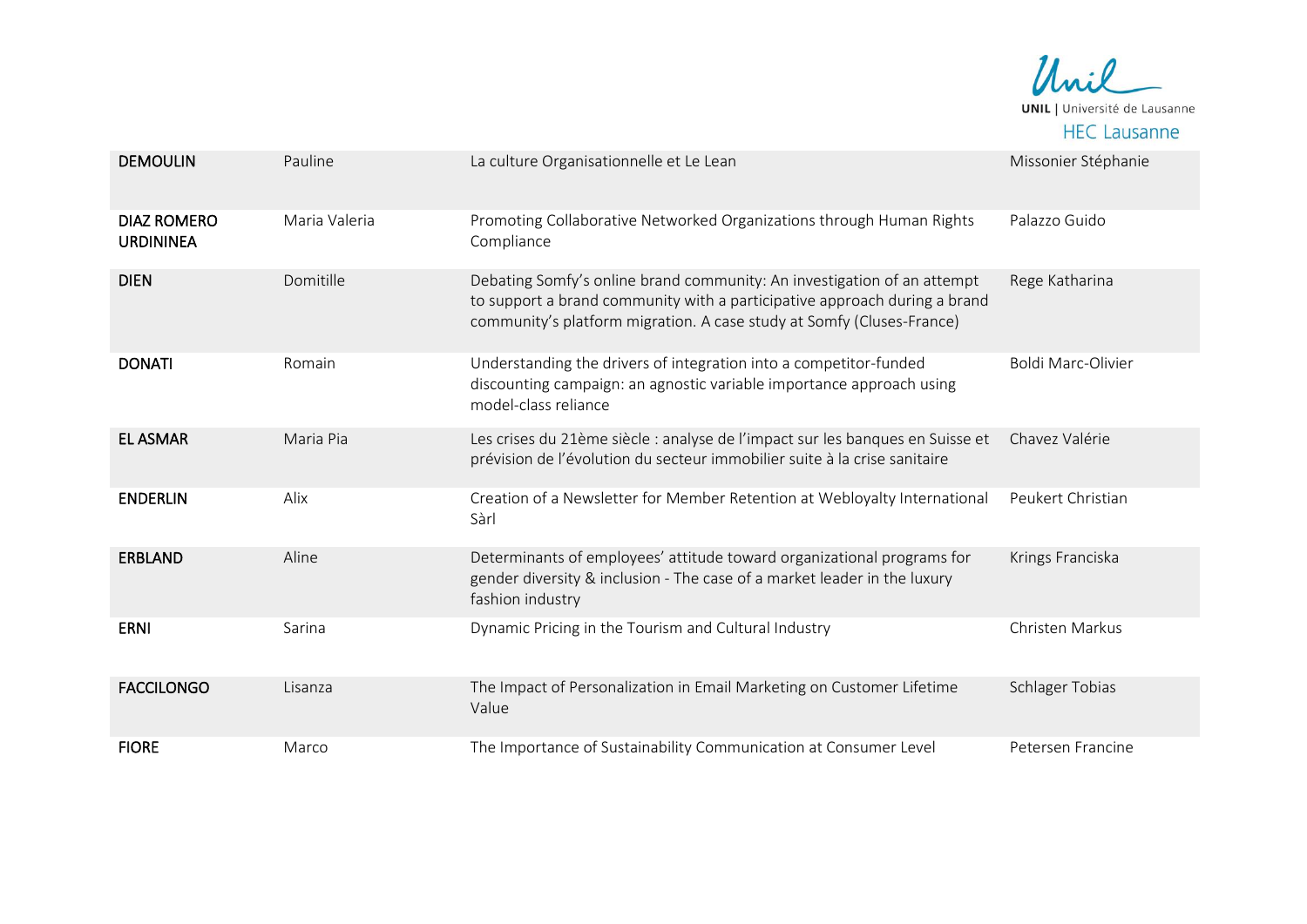

| <b>FLEURY</b>      | Charlotte | Tobacco products sales: VAR Analyses and Forecasting                                                                                                  | <b>Boldi Marc-Olivier</b> |
|--------------------|-----------|-------------------------------------------------------------------------------------------------------------------------------------------------------|---------------------------|
| <b>FREI</b>        | Mathieu   | How to improve Brand Management in a B2B Company? The case of Sword<br>Services SA                                                                    | Conti Annamaria           |
| <b>GATTI</b>       | Riccardo  | Remote working through the use of Internet, and the impact of Covid-19<br>The example of Myngle                                                       | Castañer Xavier           |
| <b>GENY</b>        | Éléonore  | "From a one-year to a three-year plan": Time horizons effects on CSR plans<br>and implementation                                                      | Philippe Déborah          |
| <b>GIGON</b>       | Laura     | Luxury and Digitalization: An explanatory investigation on how the prestige<br>of the luxury jewellery brand is affected in the era of digitalization | <b>Schlager Tobias</b>    |
| <b>GRADOUX</b>     | Viktor    | Les stratégies de développement sur le marché de l'information financière<br>alternative. Etude de cas sur Panthéon Recherche                         | Bonardi Jean-Philippe     |
| <b>GRANGE</b>      | Sophie    | Suppliers' sourcing in Ticino and Northern Italy: a geographical<br>diversification opportunity for Melioris                                          | Christen Markus           |
| <b>GRETILLAT</b>   | Camille   | Comment établir une stratégie de communication digitale efficace dans un<br>environnement business-to-business?                                       | Leclerc Fabrice           |
| <b>GRISEL</b>      | Thibault  | How Consumers in Switzerland perceive Leather in the Context of<br>Sustainable Luxury?                                                                | Petersen Francine         |
| <b>GUNAWARDENA</b> | Hasini    | Anomaly Detection in Accounting Line Items                                                                                                            | <b>Baumgartner Marcel</b> |
| <b>HALILI</b>      | Florian   | Digital Disruption in the U.S. Home Security System Industry: Challenges<br>and Opportunities                                                         | Amer Maistriau Estefania  |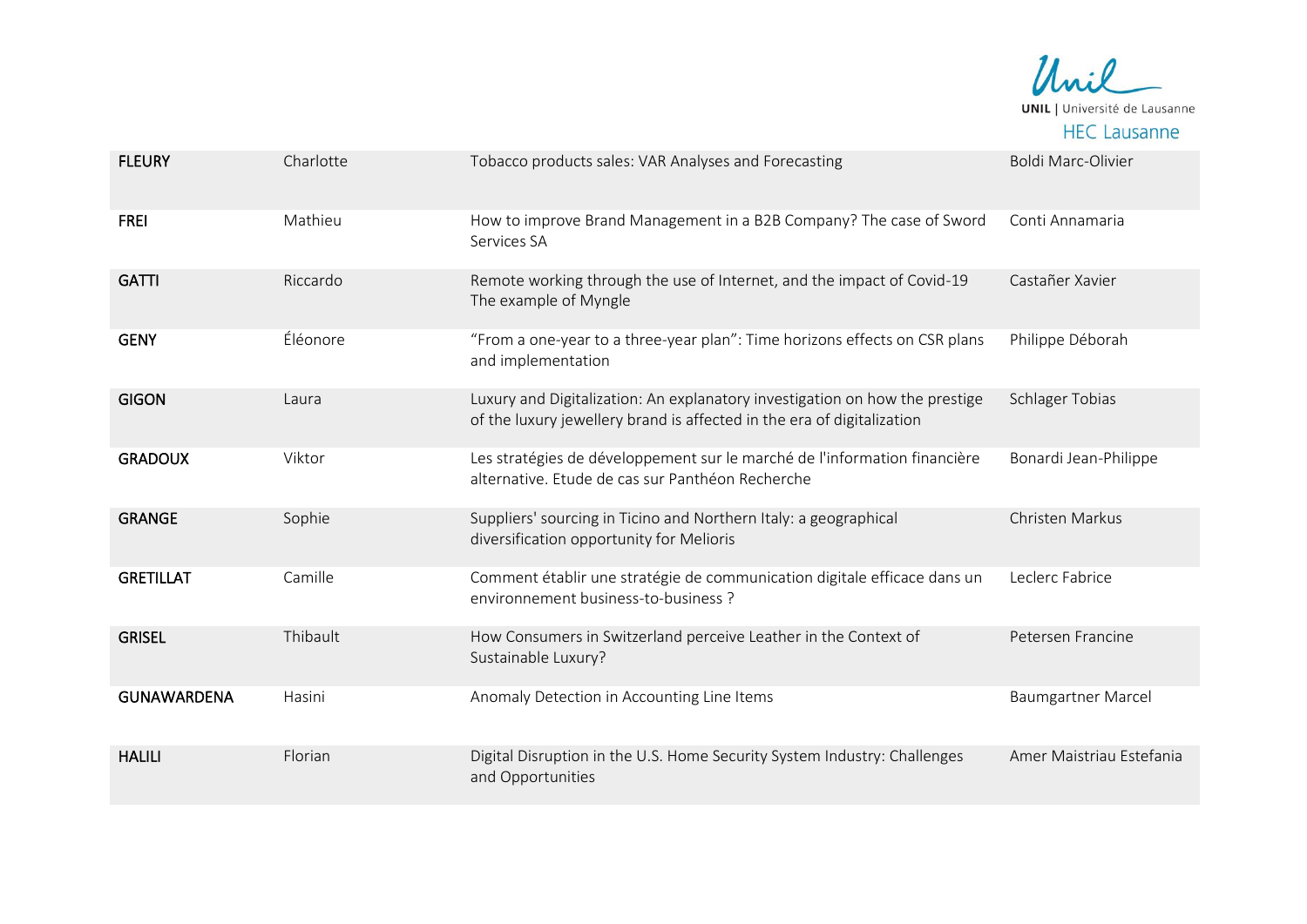Unil **UNIL** | Université de Lausanne **HEC Lausanne** 

| <b>HUBER</b>            | Henri     | Comment les lotisseurs pourraient-ils relever les défis de l'industrie de<br>l'aménagement foncier en France ?                                                             | Amer Maistriau Estefania |
|-------------------------|-----------|----------------------------------------------------------------------------------------------------------------------------------------------------------------------------|--------------------------|
| <b>HUSSHERR</b>         | Thomas    | La gestion de projet pour l'amélioration de l'efficacité opérationnelle d'une<br>entreprise en phase de digitalisation : le cas d'une entreprise de services<br>financiers | Iunius Ray               |
| <b>INDUNI</b>           | STEPHANE  | Sustainable Finance in the Private Banking: a strategic analysis                                                                                                           | Palazzo Guido            |
| <b>IONESCU-VRACA</b>    | Alexandre | Nestlé Vietnam ASL Product Recommender & the State of the Art in<br>Recommender Systems                                                                                    | Gallay Olivier           |
| <b>ITTEN</b>            | Tim       | La transformation digitale dans une entreprise de services : le cas de<br>SwissCaution                                                                                     | Iunius Ray               |
| <b>JAJCEVIC</b>         | Danijel   | Market assessment for the automation of the replenishment process of<br>consumable products in the construction industry-the case of Hilti in<br>Switzerland               | Kalanoski Dimitrija      |
| <b>JANSEN IN DE WAL</b> | Julian    | Artificial intelligence in banking: How artificial intelligence impacts customer<br>experience and banking processes                                                       | Conti Annamaria          |
| <b>JURKIC</b>           | Mario     | Planning with uncertainty - analysis of the trade-off between supply chain<br>agility and forecasting accuracy through an optimization model                               | Hameri Ari-Pekka         |
| <b>KELLER</b>           | Tom       | Is freelancing the future of work in the digital sector?                                                                                                                   | Zehnder Christian        |
| <b>KLAY</b>             | Vanessa   | Digital strategies in the pharmaceutical industry: What is their role and their<br>impact?                                                                                 | Bonardi Jean-Philippe    |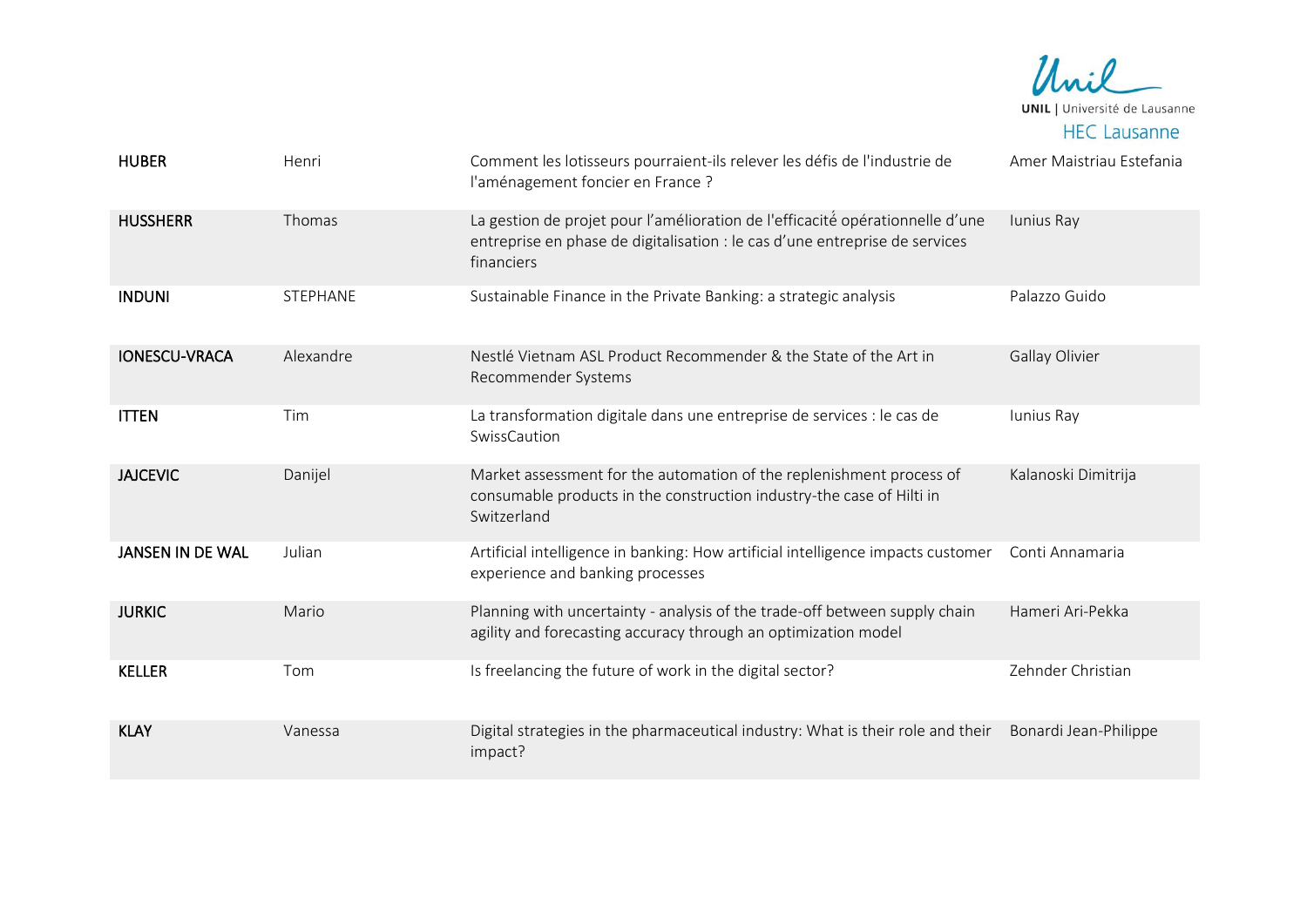

| <b>KRASIKOVA</b><br>(YULDASHEVA) | Yulduz   | Visual Analysis of the Data in the Dynamic Environment of Philip Morris<br>International                                                               | <b>Estier Thibault</b>    |
|----------------------------------|----------|--------------------------------------------------------------------------------------------------------------------------------------------------------|---------------------------|
| <b>LEUNG</b>                     | Ka-Fat   | Workplace Location Home Versus the Office                                                                                                              | Strebel Heidi             |
| <b>LOKAKO</b>                    | Grace    | Internal Corporate Ventures at Logitech                                                                                                                | Castañer Xavier           |
| <b>LOOS</b>                      | Vita     | Variable importance between scopes and machine learning algorithms                                                                                     | Boldi Marc-Olivier        |
| <b>LOS</b>                       | Maryia   | Business perspectives for m1nd-set: the impact of the Covid-19 pandemic<br>on the company and its environment                                          | Czellar Sandor            |
| <b>LOVEY</b>                     | Gaëtan   | Établissement d'une preuve de concept pour la détection de fraudes aux<br>indemnités journalières du Groupe Mutuel                                     | <b>Baumgartner Marcel</b> |
| <b>MAHMOUD</b>                   | Soraya   | L'impact de l'accélération du processus de digitalisation, dû à la crise du<br>coronavirus, sur la satisfaction client des événements du Crédit Suisse | Krings Franciska          |
| <b>MARCONI</b>                   | Caroline | Canal + en Suisse : Opportunités de Croissance et Défis                                                                                                | Amer Maistriau Estefania  |
| <b>MEIERHANS</b>                 | Dorian   | Food cooperatives in French-speaking Switzerland: promoting sustainability<br>through short food supply chains                                         | Palazzo Guido             |
| <b>MELLOT</b>                    | Pierre   | Evaluation of digital performance for a distributor                                                                                                    | Derchi Giovanni Battista  |
| <b>MONTI</b>                     | Lionella | Distribution experience at Hermès Switzerland - Analysis of client<br>experience and omni channel in the luxury market                                 | Eckardt Thilo             |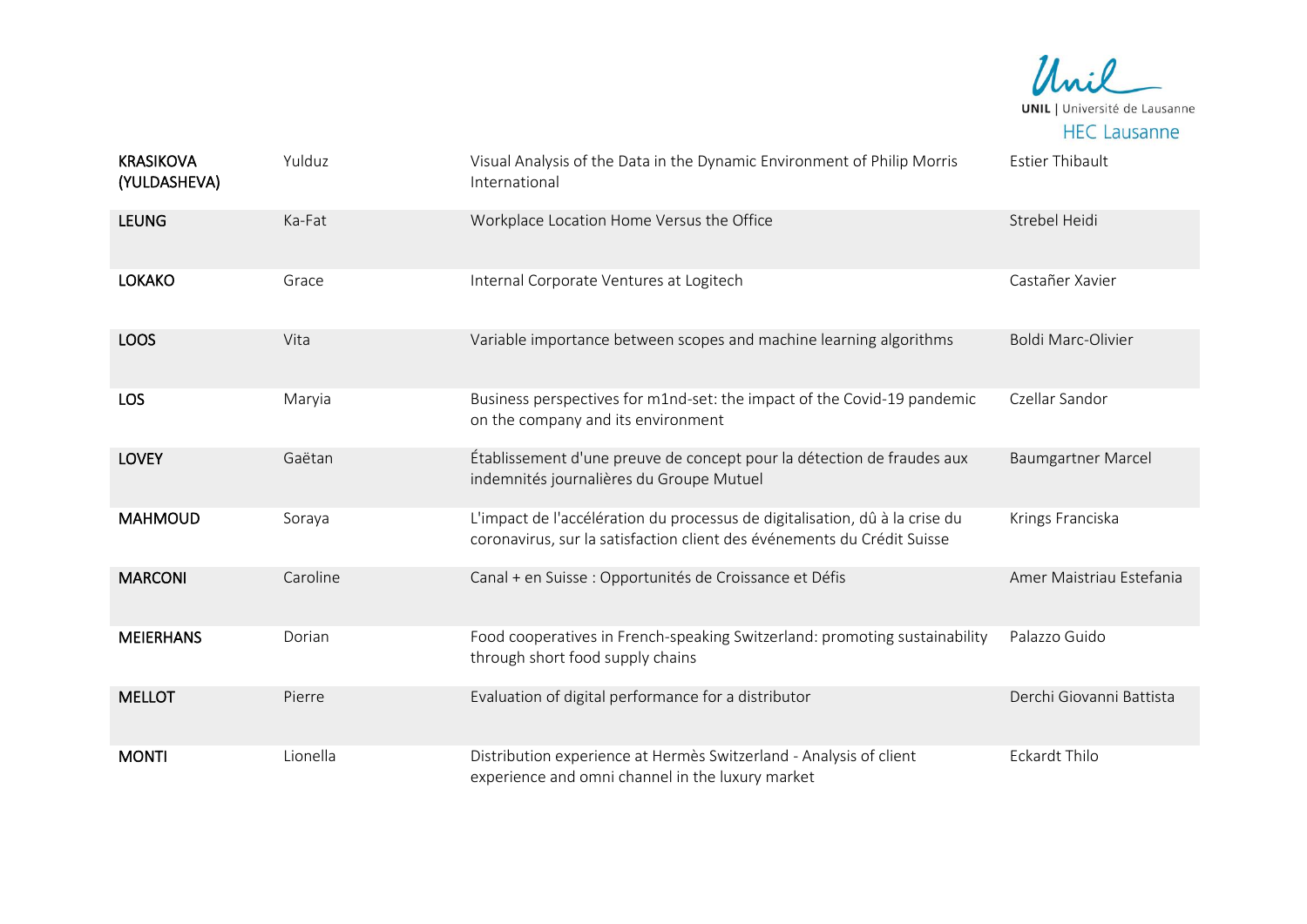

| <b>MUTTI</b>           | Daniel          | Competitive dynamics and platform strategies : étude de cas : CANAL+ et la<br>plateforme myCANAL                                                                                                                                                        | Bonardi Jean-Philippe                |
|------------------------|-----------------|---------------------------------------------------------------------------------------------------------------------------------------------------------------------------------------------------------------------------------------------------------|--------------------------------------|
| <b>NAVARRO CALVO</b>   | Monica          | Listening to our employees: Semi-Supervised Sentiment classification of<br>multilingual imbalanced comments                                                                                                                                             | Boldi Marc-Olivier                   |
| <b>NAZIM</b>           | Wajma           | Operations and supply chain management from academia to industry:<br>application in the industry of the courses operations management i and<br>supply chain analytics taught at HEC Lausanne by professor Suzanne De<br>Treville and Doctor Jordi Weiss | De Treville Suzanne &<br>Weiss Jordi |
| <b>NEZIRI</b>          | Rina            | Evaluation of the Relevance of Qualitative and Quantitative Methods and<br>the Impact of Automation in Decision-Making Through Different Projects<br>Within L'Occitane en Provence                                                                      | Vuillon Laurent                      |
| <b>NGUYEN</b>          | Quoc Thai David | Developing the marketing digitalization of SMEs in French-speaking part of<br>Switzerland. The case of localsearch                                                                                                                                      | Dabrowska-Leszczynska<br>Agnieszka   |
| <b>NICOD</b>           | Vincent         | A similarity metric between connectivity providers and its multi-dimensional<br>scaling interpretation                                                                                                                                                  | Boldi Marc-Olivier                   |
| <b>NUNEZ RODRIGUEZ</b> | Sheila          | Participative Strategies and Organizational Change                                                                                                                                                                                                      | Bonardi Jean-Philippe                |
| <b>ORY</b>             | Lisa            | La durabilité dans la chaîne d'approvisionnement des métaux précieux de<br>l'industrie horlogère et joaillière de luxe                                                                                                                                  | Amer Maistriau Estefania             |
| <b>PALADINI</b>        | Virginie        | Transitioning to a Regenerative Business Model: The Case of the Luxury<br>Watch Industry                                                                                                                                                                | Palazzo Guido                        |
| <b>PEREZ</b>           | Clément         | Wepot AG: Building a Sustainable Supply Chain                                                                                                                                                                                                           | Hameri Ari-Pekka                     |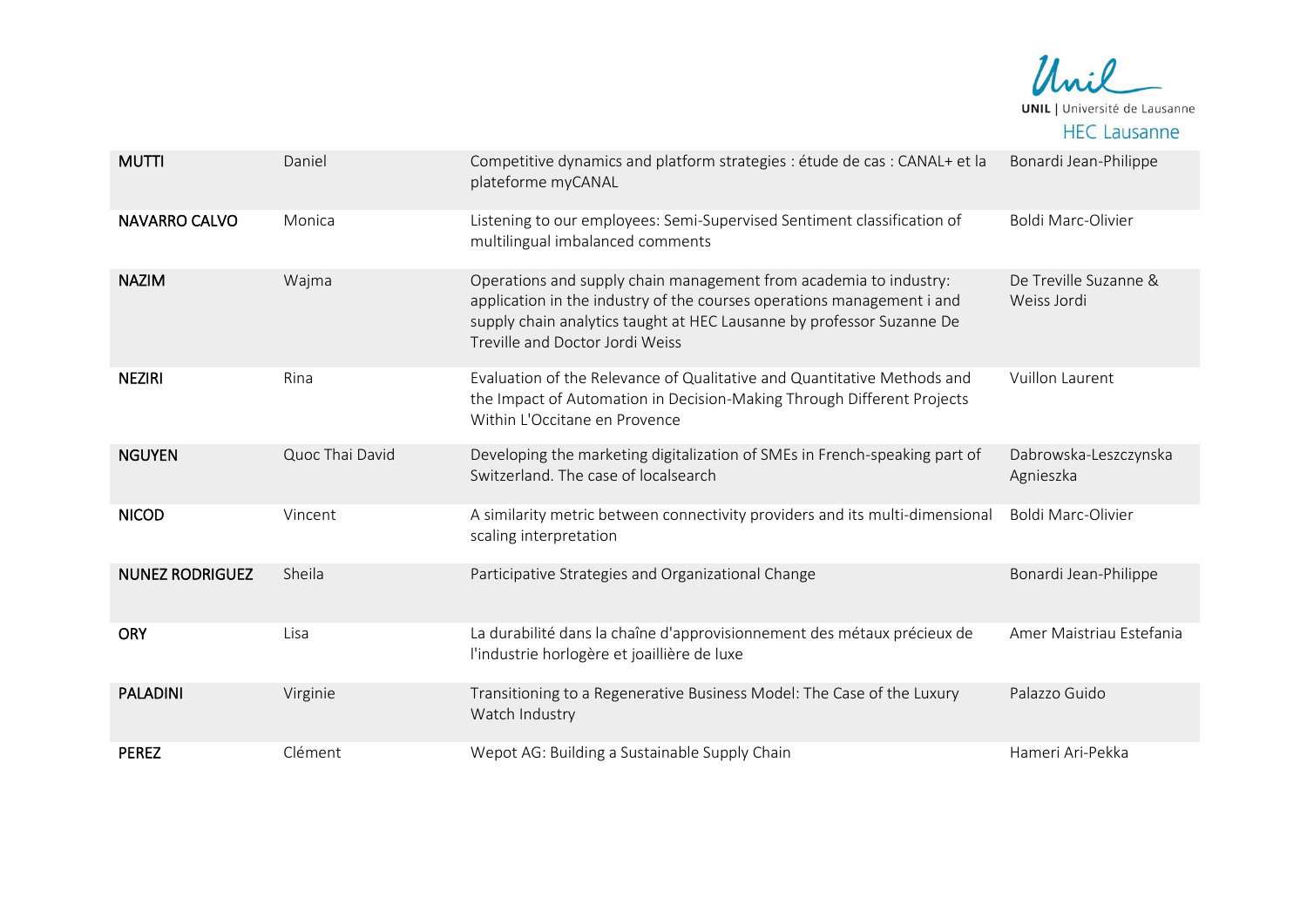

| <b>PINARD</b>    | Camille   | The disruptive environment of oil sector: diversification strategy of CLH<br>towards hydrogen market                                                                                    | Palazzo Guido     |
|------------------|-----------|-----------------------------------------------------------------------------------------------------------------------------------------------------------------------------------------|-------------------|
| <b>PRIMAVERA</b> | Andrea    | A luxury Customer Experience: The Loro Piana case                                                                                                                                       | Petersen Francine |
| <b>RAFFIN</b>    | Raffaello | Media KPIs: a United States vs. Europe analysis                                                                                                                                         | Vatter Thibault   |
| <b>REICHARDT</b> | Léo       | Mise en place d'un tableau de bord permettant d'analyser les gammes<br><b>Fischer Connector</b>                                                                                         | Chavez Valérie    |
| <b>REYNAUD</b>   | Corentin  | Sponsorship at Fribourg Olympic Basket: what role does local sponsorship<br>play in professional sport?                                                                                 | Petersen Francine |
| <b>RIBEYRE</b>   | Hugo      | What impact does a global crisis have on marketing management in the<br>luxury industry? The Monblanc case                                                                              | Leclerc Fabrice   |
| <b>RODET</b>     | Salomé    | Highlighting the Rising Role of Corporate Sustainability Management in<br>Operational Resilience Development, in the Context of Covid-19 Pandemic                                       | Palazzo Guido     |
| <b>ROECKER</b>   | Antoine   | Relationships between motives and points of attachment in sport event<br>attendance: an analysis of the athletics meeting Athletissima through the<br>different stages of its evolution | Christen Markus   |
| <b>ROLLINI</b>   | Maura     | Detection of possible anomalies in the results of the 2019 and 2020 Bolivian<br>presidential elections                                                                                  | Gallay Olivier    |
| <b>ROULIN</b>    | Samuel    | Quels avantages une certification durable peut-elle procurer à une<br>entreprise ? Le cas de Banque Raiffeisen Marly-Cousimbert                                                         | Czellar Sandor    |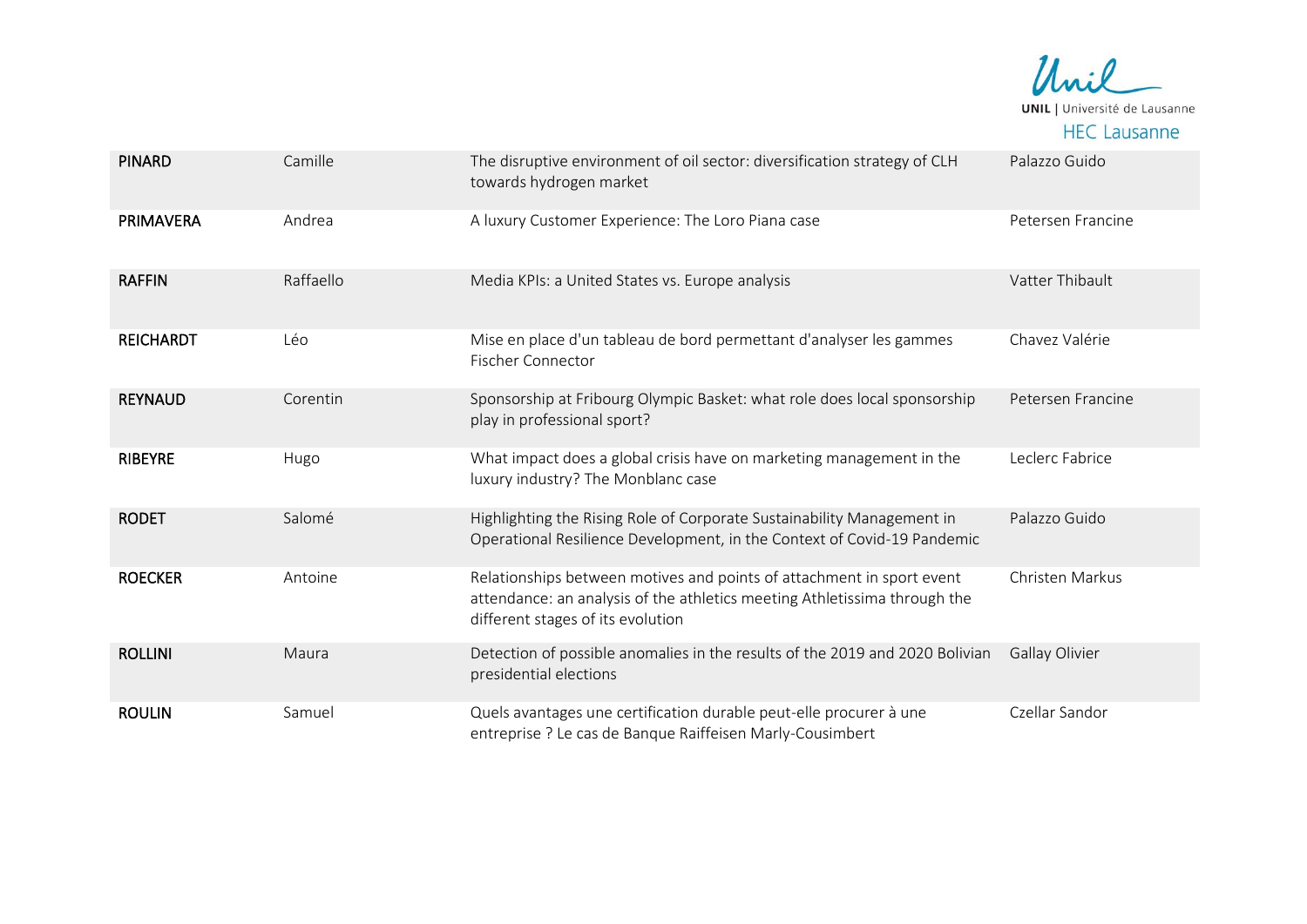

| <b>ROVERI</b>     | Andrea     | The Application of Management Reporting in an SME Setting: A Case Study                                                                                  | Derchi Giovanni Battista |
|-------------------|------------|----------------------------------------------------------------------------------------------------------------------------------------------------------|--------------------------|
| <b>RUBINO</b>     | Angela     | 360-degree feedback system implementation: the Swiss Medical Network<br>case                                                                             | Krings Franciska         |
| <b>RYSER</b>      | Lauriane   | Behavioural Analysis of Leaders' Motivations to Engage their Business in the<br>Sustainable Transition                                                   | Fischer Christophe       |
| SAY               | Philippine | Comment choisir et designer un programme de collaboration entre une<br>grande entreprise et des startups pour favoriser l'innovation ? Le cas<br>d'IQVIA | Bonardi Jean-Philippe    |
| <b>SCHMIT</b>     | Lisa       | The Growth Strategy of Ekkiden What is next?                                                                                                             | Amer Maistriau Estefania |
| <b>SCHNEBELEN</b> | Yves       | Shock Resilient CBEC transport supply chain for Nestrade BGS                                                                                             | Castañer Xavier          |
| <b>SOLLBERGER</b> | Lydia      | A Multi-Level Analysis of Individual QMS Implementation Challenges                                                                                       | Zehnder Christian        |
| <b>SPATAFORA</b>  | Carlo      | Global Supply Chain Center of Excellence in the Pharmaceutical Industry                                                                                  | Strebel Heidi            |
| <b>SPICHIGER</b>  | Quentin    | Stratégie de communication dans un centre de formation professionnelle<br>spécialisée                                                                    | Czellar Sandor           |
| <b>SPRING</b>     | Fabien     | Exposure to data about the effects of different types of toothbrushes<br>regarding oral health on intent to switch to a different type of toothbrush     | Hoffrage Ulrich          |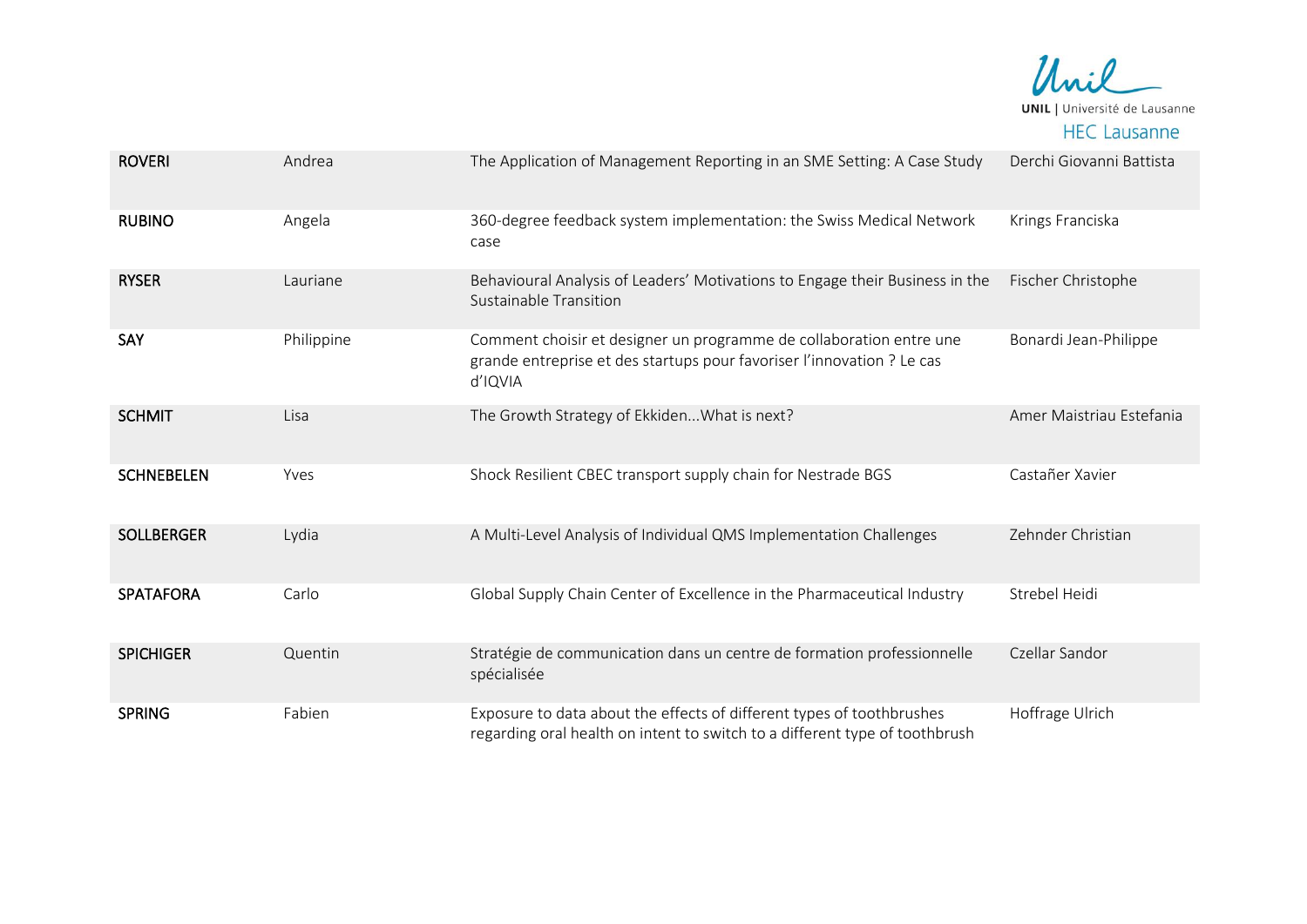

| <b>STROGANOVA</b>   | Anna    | Supply chain strategies within the uncertainty: The case of Ocean Freight<br>sourcing at General Mills                                                                                | De Treville Suzanne      |
|---------------------|---------|---------------------------------------------------------------------------------------------------------------------------------------------------------------------------------------|--------------------------|
| <b>TASSIS</b>       | Lisa    | How including ESG as a performance metric in the decision-making process<br>can foster resilience? And how investors and corporations can be used as a<br>powerful leverage to do so? | Palazzo Guido            |
| <b>THÉRY</b>        | Leni    | Analyse de la stratégie d'approche centrée sur le consommateur - Le cas de<br>la Radio Télévision Suisse (RTS)                                                                        | Uhlmann Vincent          |
| <b>THIÉBAUD</b>     | Romain  | Le bureau du futur : lien entre management et architecture                                                                                                                            | Bonardi Jean-Philippe    |
| <b>TRAMPERT</b>     | Florian | The impact of full-time telework on productivity and subjective wellbeing<br>during the COVID-19 pandemic                                                                             | Krings Franciska         |
| <b>TRAPANESE</b>    | Andrea  | How management control systems are used in start-ups: The case of<br>Amgest in the Swiss asset management sector                                                                      | Derchi Giovanni Battista |
| <b>TROENDLE</b>     | Vasco   | How can the traditional watchmaking industry survive in a highly digitalized<br>environment where behaviors are constantly evolving?                                                  | Morhart Felicitas        |
| <b>VAN DE MAELE</b> | Jeanne  | Shoppable Media: Characteristics, Opportunities, Limitations & Future<br>Evolution                                                                                                    | Schlager Tobias          |
| <b>VAN DER BENT</b> | Diane   | Exclusivity vs Ubiquity - How do social media impact luxury brand<br>perception and brand relationship                                                                                | Morhart Felicitas        |
| <b>VERMEULEN</b>    | Laura   | The Impacts of FinSA and FinIA on Swiss External Asset Managers                                                                                                                       | Zehnder Christian        |